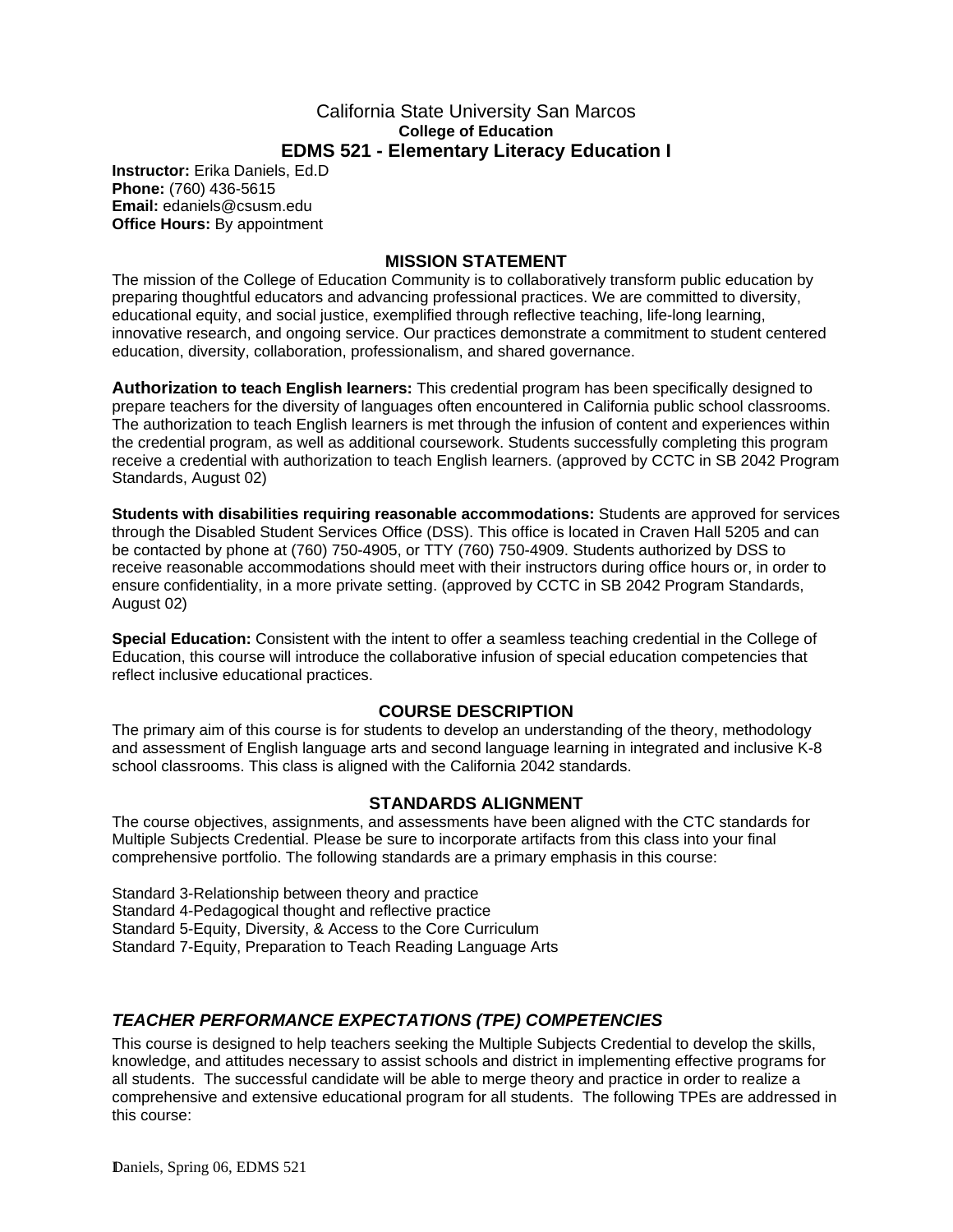TPE 1a-Subject Specific Pedagogical Skills for MS Teaching

TPE 4-Making Content Accessible

### **Task Stream, TPE's, and Assignments**

TPE Reflective Writing for Task Stream:

This course requires that you address the TPEs listed above for your Task Stream Electronic Portfolio. You will address these TPEs by completing course assignments. Completion of the course assignments includes submitting them in the appropriate format to your electronic portfolio. Assessment of your TPEs is directly related to the assessment of your course assignments. You will write summary reflections to be submitted, responded to, and archived via Task Stream. We will discuss this in detail during class and work on the analyses during the second to last class session.

http://lynx.csusm.edu/coe/eportfolio/index.asp

This will take you to the CSUSM COE website where you can get help with how to create your electronic portfolio and information on the required elements.

http://www.taskstream.com This is the TaskStream home page where you will register for Taskstream and return to when working on your electronic portfolio

### **OBJECTIVES**

### **KNOWLEDGE**

Students will:

- gain an understanding of how a first and second language is acquired.
- gain an understanding of the reading process and its relationship to thought, language and learning.
- gain an understanding of how people learn to read and write in their first and second language.
- become familiar with current approaches to the teaching of reading and writing and the theoretical bases of such approaches.
- become familiar with current approaches to the teaching of reading and writing in culturally and linguistically diverse elementary school classrooms.
- become familiar with classroom diagnostic techniques and evaluation procedures.
- become familiar with current approaches to the teaching of reading and writing to children with special learning needs.

#### **SKILLS**

Students will:

- become sensitive observers of children's language using behaviors.
- analyze children's reading and writing behavior as a basis for making instructional decisions.
- translate the results of formal and informal assessment of children's reading and writing behaviors into instructional plans.
- develop the ability to select appropriate materials and instructional strategies to meet the individual needs of students.
- learn how to organize the classroom for teaching reading and writing to culturally and linguistically diverse populations.

#### ATTITUDES AND VALUES

Students will:

- develop an appreciation for the natural language abilities children possess for processing and producing print
- develop an appreciation for the need and value of integrating reading and writing into all areas of the curriculum
- affirm the importance of a rich environment for developing an effective language arts program.
- develop a sensitivity to and appreciation for culturally and linguistically diverse learners.
- develop a sensitivity to and appreciation for children with special learning needs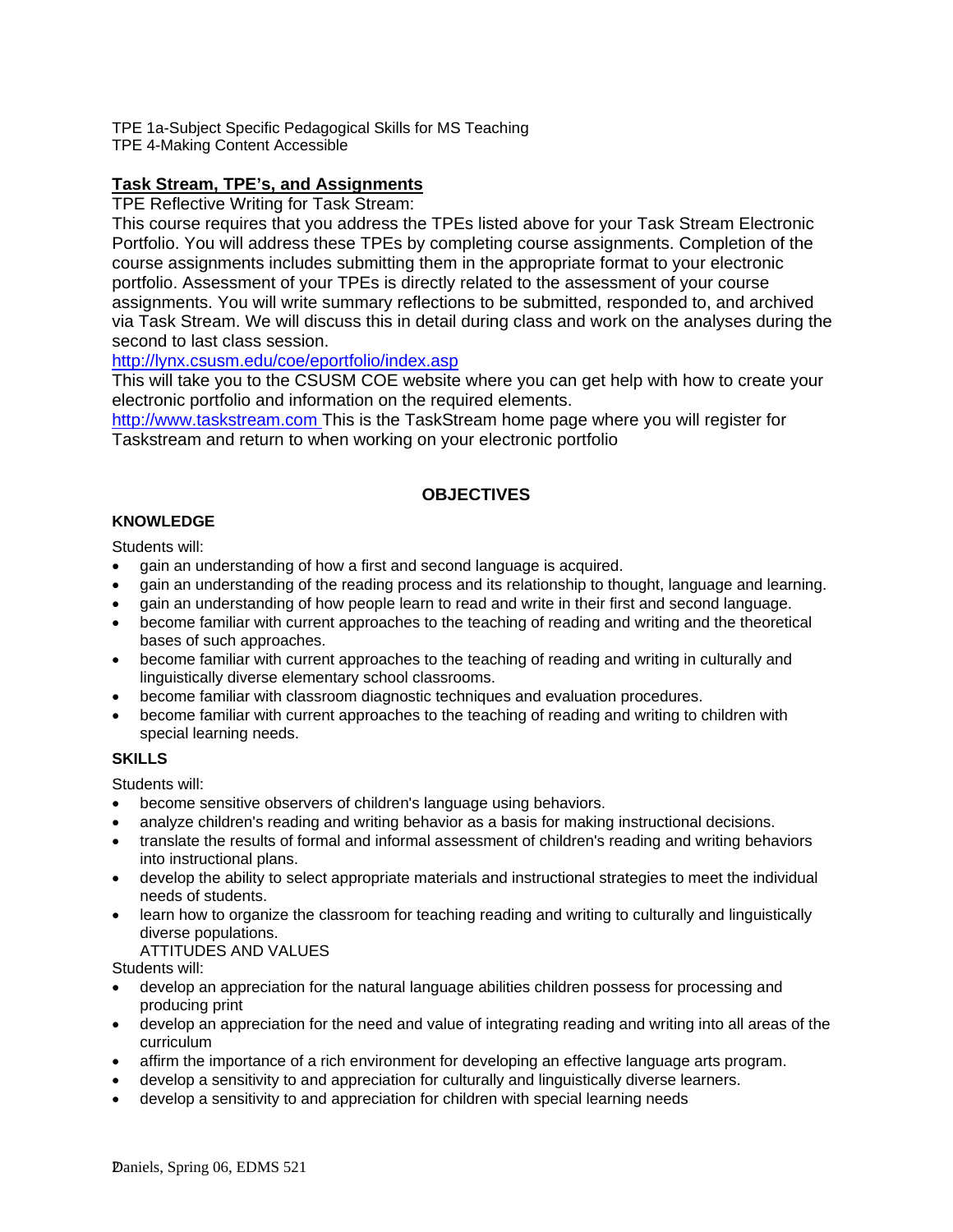- develop an appreciation for the importance of reading and writing for their own personal and professional growth
	- develop a respect for each student, his/her abilities and background and the student's right to instruction that meets his or her individual needs.

## **REQUIRED TEXTS**

- Cunningham, P. & Allington, R. (1999). *Classrooms that work: They can all read and write* (3rd ed.). Longman.
- *Reading/language Arts Framework for CA Public Schools* CA Dept of Ed (or the standards can be accessed via the California Department of Education website www.cde.ca.gov)
- Tompkins, G. E. (2006). *Literacy for the 21st Century: A Balanced Approach, 4th Edition.* Prentice Hall.

#### **OPTIONAL TEXTS**

- Johns, J. (2000). *Basic Reading Inventory: Pre-primer through grade twelve & early literacy assessments.* Dubuque, Iowa: Kendall-Hunt.
- Zarrillo, J. J. (2002). *Ready for RICA: A test preparation guide for California's Reading Instruction Competence Assessment*. Merrill Prentice Hall.

### **ASSIGNMENTS**

#### **Reading Response/Interactive Journal (22 points)**

For *each set* (not each chapter) of readings you must write a response. You may respond in a variety of ways that reflect multiple manners of demonstrating knowledge. Possible formats such as "found poems," graphic organizers, double entry, sketches, K-W-L charts, etc. will be taught in class. You must connect course content with your teaching experiences and observations and express your ideas, opinions, questions and concerns relative to your teaching experience and/or observations. This assignment is ongoing and begins with readings for the second session and will continue until the last week of class. Journals must be completed *before* each class meeting. Entries will be graded according to their comprehensiveness, insightful connections, and "deep understanding" of the issues.

#### **Choice Assignment (18 points)**

You will complete one of the following choices:

- RICA study quide
- Book review
- Technology evaluation
- Mini case study

There will be a handout detailing the requirements of each assignment in class.

#### **Reading Strategy Lesson Plan (25 points)**

You will write a standards based reading strategy lesson plan that takes into account student needs. Make your lesson active, interesting, fun, meaningful, and standards based. We will discuss/model lesson planning in class. Choose a reading standard for your grade level to guide your objectives. Sample strategies include:

- Monitoring Reading
- Comprehension
- Content area reading
- Phonics
- Phonemic Awareness
- Organizing information while you read
- Relating what you are reading to what you already know
- Finding the main idea of a story
- Identifying patterns in a text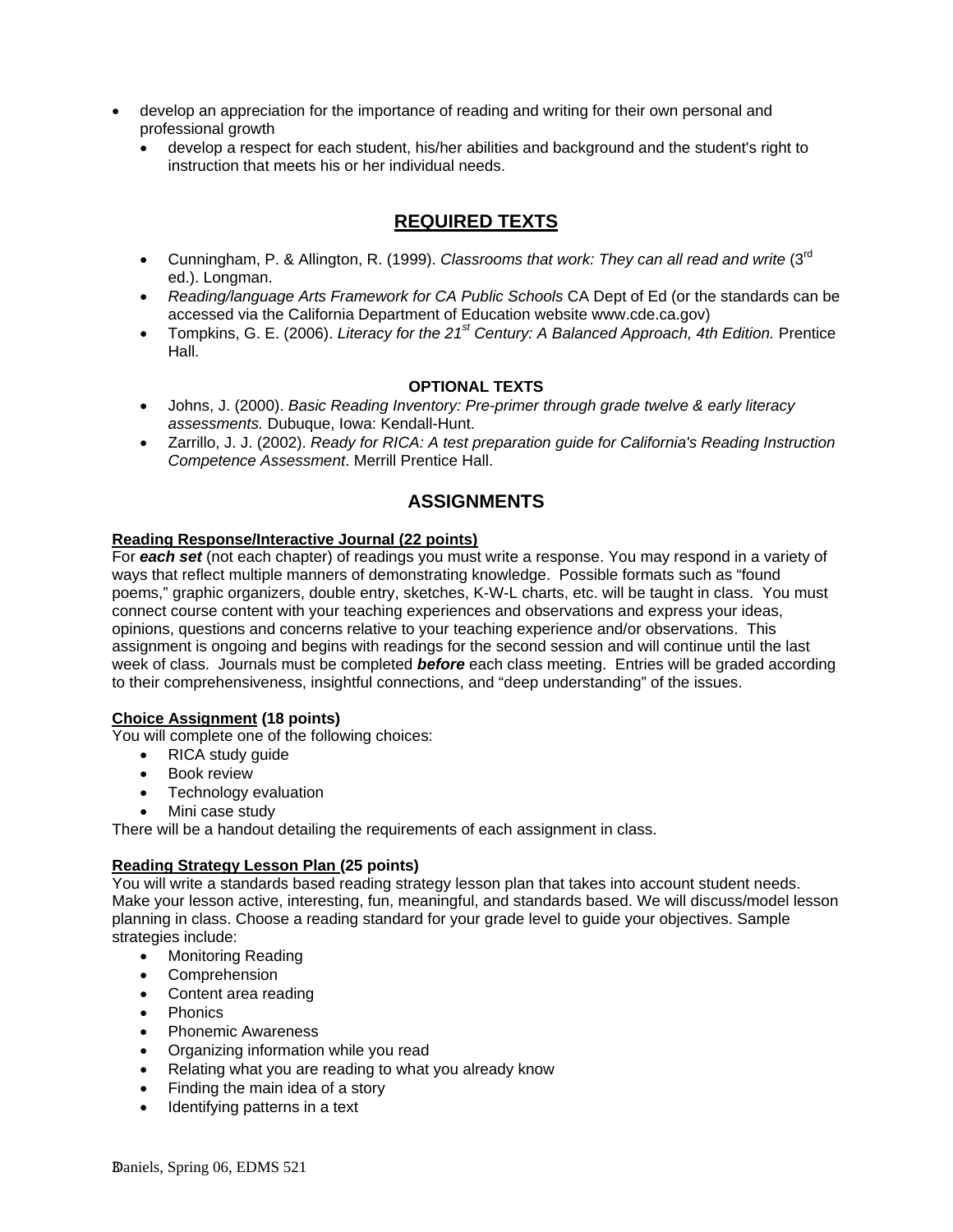• Using graphic organizers for comprehension

*Keep in mind when writing your lesson*: What is the purpose of your lesson? How does it relate to real reading and/or writing? What are your learning goals? How are they aligned with the CA Reading/Language Arts standards? How will you present the lesson (instructional strategies, resource materials, time frame)? How will you group students for the lesson? How will you assess your students? What accommodations will you provide for students who need additional help?

*Non-negotiables*: 1) Your lesson must address the needs of mainstream students, second language learners, struggling students, and accelerated students. Scaffolding for struggling students and ELLs as well as enrichment for accelerated students (both EO and ELL) must be evident in your lesson. 2) You must first identify which CA content standards will drive your lesson, then identify which assessments will allow the students to demonstrate mastery of those standards, and finally explain the instructional activities designed to move the students to mastery. Standard(s), assessment(s), instructional activities MUST be closely connected.

### **Field Observations (20 points)**

While observing in your classrooms, look for evidence of the following processes:

- Phonemic awareness
- Concepts about print
- Phonics and word identification
- Spelling
- Vocabulary
- Organization of classroom: Time and physical layout
- Managing groups
- Guided reading
- Comprehension INSTRUCTION (not assessment)
- Oral language development
- Structure of English language

You do not have to observe a separate lesson on each of the above areas. You might see evidence on bulletin boards or in student work or you might observe more than one area during a single lesson. Document your observations and reflections/analyses in whatever mode best fits your learning style. *Important:* **You must describe what you see and what you** *think* **about what you saw. Your**  *reflection/analysis* **is the most important part of this assignment.** 

### **Thoughtful Participation (15 points)**

Being a teacher involves more than planning lessons and delivering instruction. You must be able to articulate the reasons behind your curricular decisions, to advocate for students, and defend policies about which you feel strongly. Engaging in professional conversations with parents, administrators, other teachers, and the public is imperative for teachers today. To that end, I expect that each student will participate actively in each class session, including the independent assignments.

### **COE Attendance Policy**

Due to the dynamic and interactive nature of courses in the College of Education, all students are expected to attend all classes and participate actively. At a minimum, students must attend more than 80% of class time, or they may not receive a passing grade for the course at the discretion of the instructor.

For this class: As professionals, you are expected to adhere to standards of dependability and promptness. If you miss more than two class sessions or are late or leave early by more than 15 minutes for more than three sessions, you cannot receive an A. If you miss more than three class sessions you cannot receive a B. Should you have extenuating circumstances, you should contact me as soon as possible.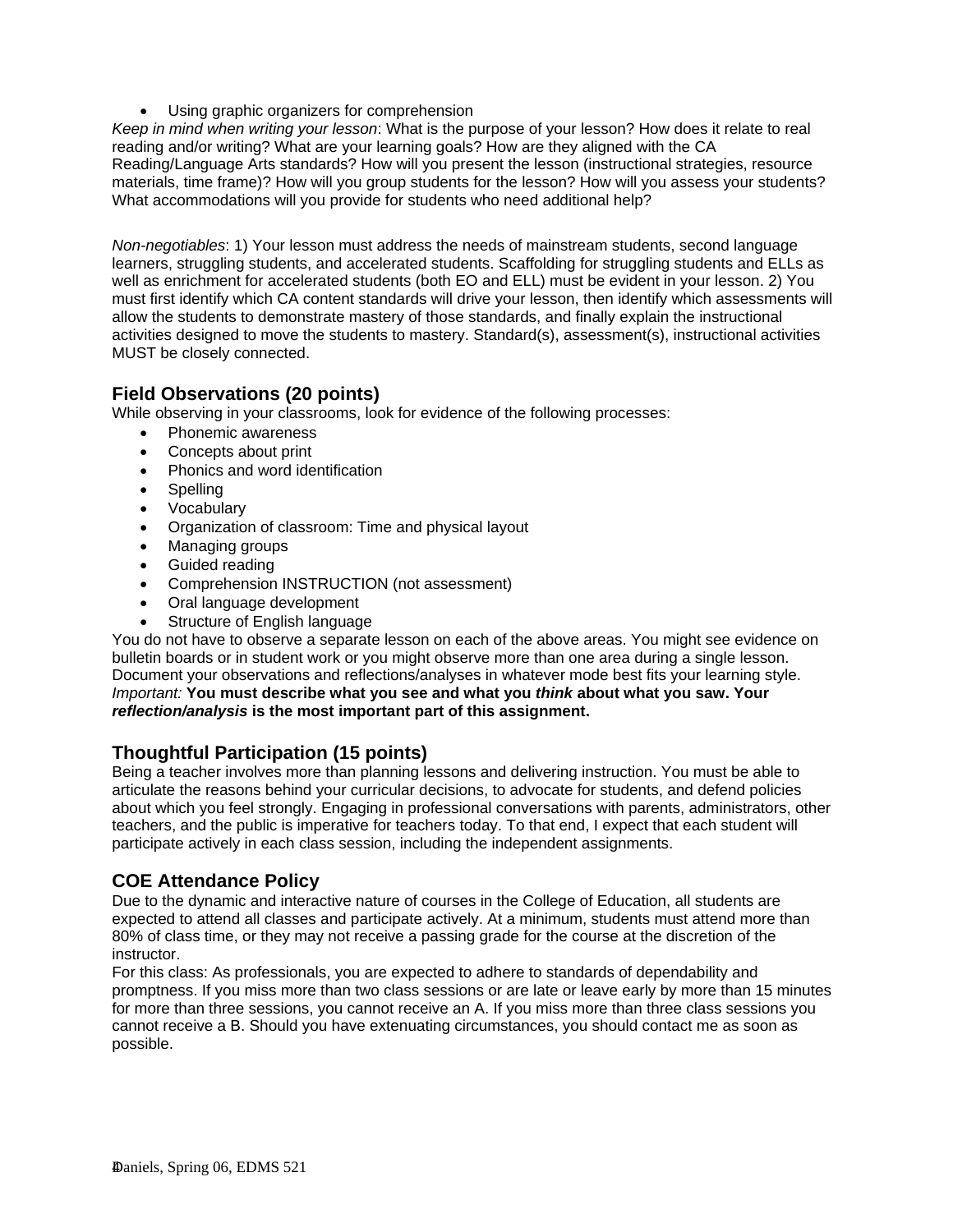### **Completion of Course Assignments**

Readings should be completed *before* the class meeting listed. All assignments should be handed in on the date due unless previously arranged with the instructor. Late assignments will be penalized by a 5% deduction in points for each weekday late. After one week, late assignments will be given a zero. If you have extraordinary circumstances in your life which will impact your assignments, please let me know. I want you to be able to stay in school and succeed. If you have any questions or concerns, please feel free to come in and speak with me about them.

### **Point Breakdown**

Thoughtful Participation – 15 points Reading Responses – 22 points Choice Assignment – 18 points Reading Strategy Lesson Plan – 25 points Field observations – 20 points

# *Grading Scale*

 $94 - 100\% = A$  $90 - 93\% = A$  $88 - 89% = B +$  $84 - 87% = B$  $80 - 83\% = B$  $78 - 79% = C +$